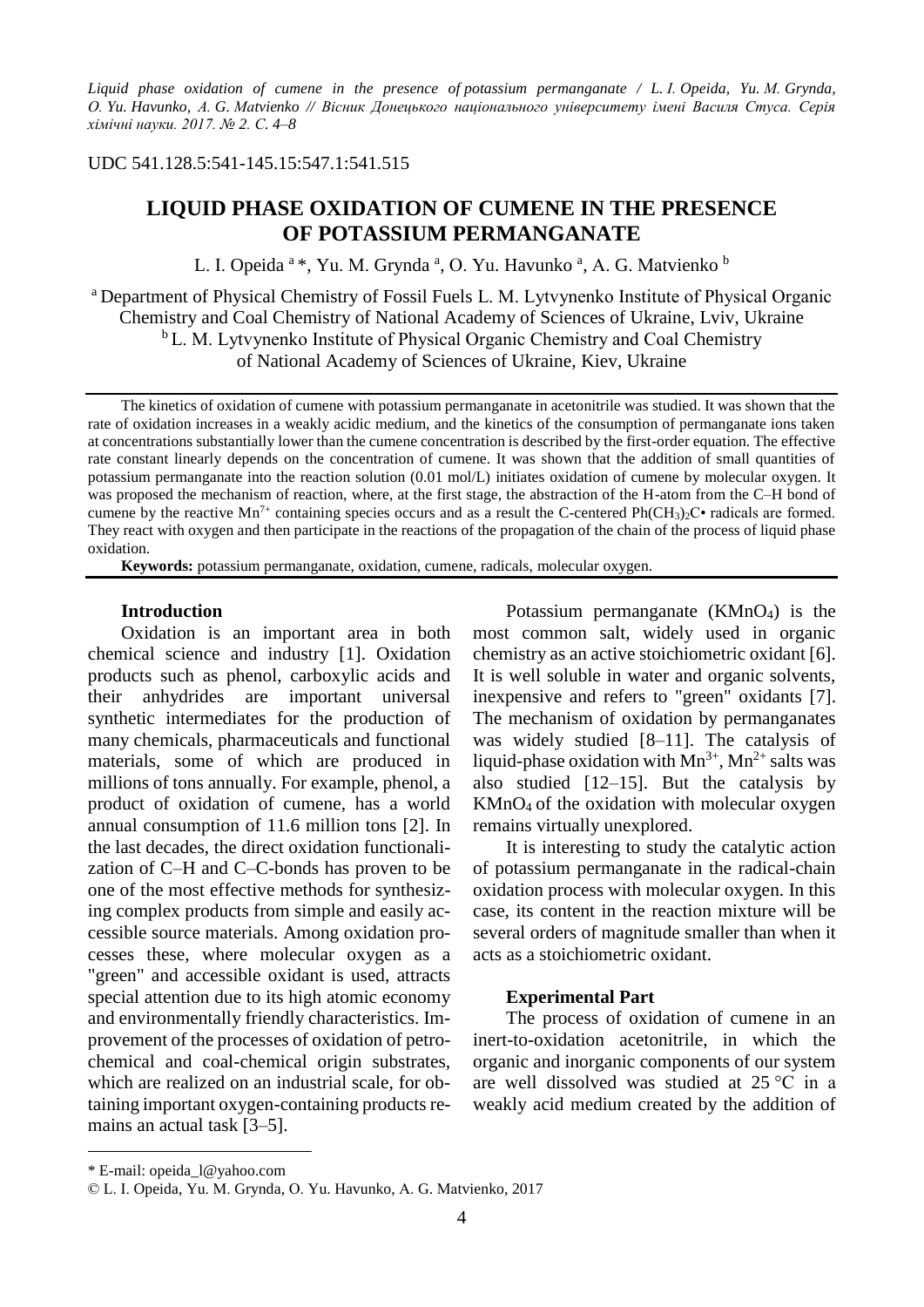acetic acid. The kinetics of the reactions was followed by recording the concentration of permanganate ions (MnO<sub>4</sub><sup>-</sup>), determining photocolorimetrically change in optical density (*D*540) of a band with a wavelength of 540 nm in quartz cuvettes of 5 mm thick. The studies were carried out in the region of concentrations, where no deviations from the Bouguer–Lambert–Beer law were observed. Reagents from Merck and Sigma were used as obtained.

## **Results and Discussion**

It was established that when potassium permanganate is added to acetonitrile, there is no decrease in the optical density of the absorption band of permanganate ions at  $\lambda_{\text{max}} = 540 \text{ nm}$ , which indicates that this solvent is inert in our conditions (Fig. 1, curve 0).



**Fig. 1.** The kinetics of the change in the optical density  $D_{540}$ in acetonitrile in the presence of cumene,  $[C_6H_5CH(CH_3)_2]$ , mol/L:  $0 - 0$ ;  $1 - 2.18 \cdot 10^{-2}$ ;  $2 - 6.5 \cdot 10^{-2}$ ;  $3 - 0.11$ ;  $4 - 0.15$ ;  $5 - 1.43$  mol/L. [KMnO<sub>4</sub>] =  $2.67 \cdot 10^{-4}$  mol/L, [CH<sub>3</sub>COOH]  $= 0.066$  mol/L,  $\lambda = 540$  nm,  $l = 5$  mm

However, the addition of even small amounts (about 0.02 mol/L) in the solution of cumene causes a decrease in the optical density of *D*540, which indicates the oxidation of cumene by permanganate. In the absence of acid, the reaction rate remains small, therefore, the reaction in solutions with additives of acetic acid, which significantly increases the rate of the process further was studied. Experimental data (Fig. 1) show that the reaction rate increases with an increase in the amount of cumene in the system.

The kinetic curves for decreasing the optical density become straight in half-logarithmic coordinates  $\ln D_v/D_0 - t$ : (Fig. 2) which makes it possible to calculate the effective rate constant *k*eff of the pseudo-first-order reaction, which is a

complex function of the rate constants of the individual process steps, hydrogen ion concentration and cumene concentration.

The rate constants of oxidation of cumene by potassium permanganate *k*eff in acetonitrile are given in Table 1.



**Fig. 2.** Semi-logarithmic anamorphoses of absorption dependencies (*D*) of a solution at 540 nm on time at oxidation of cumene by KMnO<sub>4</sub> in acetonitrile.  $[C_6H_5CH(CH_3)_2]$ , mol/L:  $1-0.0218$ ;  $2-0.065$ ;  $3-0.11$ ;  $4 - 0.15$ ;  $5 - 1.43$ . [KMnO<sub>4</sub>] = 2.67·10<sup>-4</sup> mol/L,  $[CH_3COOH] = 0.066$  mol/L

**Table 1.** Dependence of the rate constant (*k*eff) of consumption of  $MnO<sub>4</sub>$  in the oxidation from the concentration of cumene in acetonitrile. 25 °С,

|                              | $[KMnO_4] = 2.67 \cdot 10^{-4}$ mol/L, $[CH_3COOH] = 0.066$ mol/L |
|------------------------------|-------------------------------------------------------------------|
| $[C_6H_5CH(CH_3)_2]$ , mol/L | $k \cdot 10^4$ , s <sup>-1</sup>                                  |
| 0.022                        | 0.31                                                              |
| 0.065                        | 2.0                                                               |
| 0.11                         | 3.4                                                               |
| 0.15                         | 6.5                                                               |
| 1 43                         | 46 N                                                              |

The slope of linear dependence  $\ln W$  – ln  $[C_6H_5CH(CH_3)_2]$  (Fig. 3) is 1.0073, which indicates the first order on cumene in the oxidation reaction of potassium permanganate.



**Fig. 3.** Dependence of the logarithm of the rate of cumene oxidation by KMnO<sup>4</sup> in acetonitrile on the logarithm of cumene concentration.  $[KMnO_4] = 2.67 \cdot 10^{-4}$  mol/L;  $[CH<sub>3</sub>COOH] = 0.066$  mol/L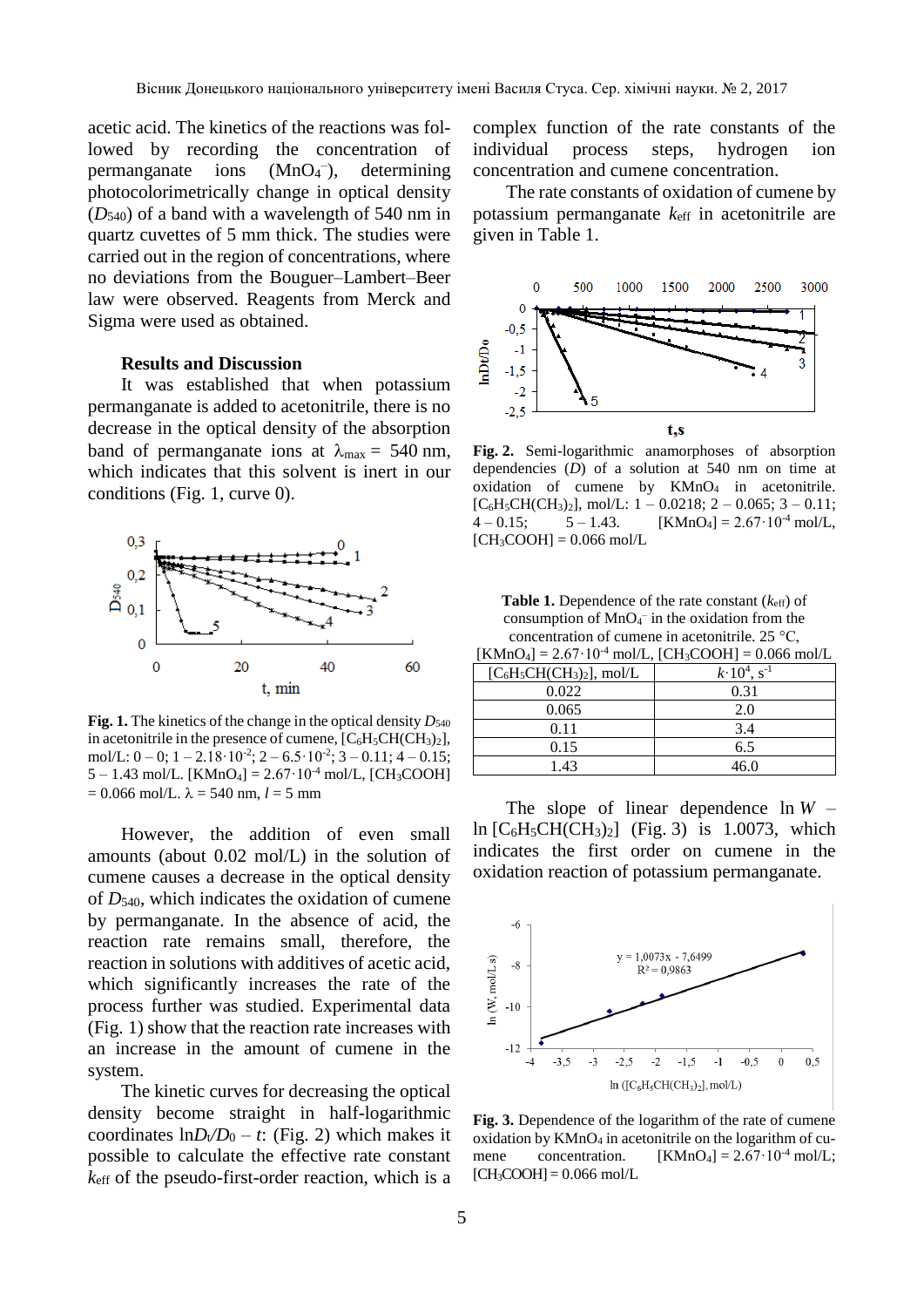It is supposed, that the first stage of oxidation with potassium permanganate of organic substrates is the abstraction of the hydrogen atom from their C–H or O–H bonds [16–18]. Taking into account the proposed in the work [19] participation of various reactive species in the oxidation of permanganate in an acidic medium, the following reactions can be assumed in the mechanism of oxidation of potassium permanganate:

> $MnO_4^- + H^+ = HMnO_4$  $HMnO_4 + H^+ = H_2MnO_4^+$  $H_2MnO_4^+ = H_2O + MnO_3^+$

Depending on the medium, there may be different reactive species and, respectively, the following reactions:

 $MnO_4(-) + HR \rightarrow HOMnO_3(-) + R^{\bullet}$  $HOMnO<sub>3</sub> + HR \rightarrow (HO)<sub>2</sub>MnO<sub>2</sub> + R<sup>•</sup>$  $(HO<sub>2</sub>MnO<sub>2</sub>(+) + HR \rightarrow (HO)<sub>3</sub>MnO(+) + R<sup>•</sup>$ 

In the process of oxidation of cumene with potassium permanganate to abstract the hydrogen atom from the C-H bond can  $MnO<sub>4</sub><sup>-</sup>$  (in a neutral or alkaline medium), and in an acidic medium one of its protonated forms, for example,  $H_2MnO_4^+$ . This is confirmed by the results of quantum-chemical calculations performed for oxidation reactions with potassium permanganate of N-hydroxyphthalimide, where the rise of reaction rate in an organic solvent is observed with an increase in the concentration of acid in it [20].

The action of potassium permanganate in radical-chain processes was investigated on example of liquid-phase oxidation of cumene (RH) with molecular oxygen (Fig. 4).

The kinetics of oxidation was studied by gas volumetric measuring absorbing oxygen. The amount of oxygen absorbed was measured at a constant temperature (40 °C) and constant partial pressure of oxygen (760 mm Hg). The frequency of the reactor shaking, which provides the reactions in the kinetic mode, was determined in special experiments.

The rates of cumene oxidation with molecular oxygen were calculated by the tangent of the slope of the kinetic curve of oxygen absorption.

The effect of the presence of potassium permanganate on the oxidation of cumene by molecular oxygen in an acetonitrile medium was investigated.



**Fig. 4.** The kinetics of oxygen absorption when oxidation of cumene in absence of  $KMnO_4(1)$ , and with  $KMnO_4(2)$ .  $[C_6H_5CH(CH_3)_2] = 1.76 \text{ mol/L}$ ,  $[ACN] = 14.2 \text{ mol/L}$ ,  $[KMnO_4] = 0.013$  mol/L

The data in Figure 4 show that under the chosen conditions (40 °C, oxygen pressure 760 mm Hg) in the absence of permanganate, the reaction practically does not occur, no oxygen absorption is observed. The addition of small (0.013 mol/L) amounts of permanganate to the reaction medium results in the oxidation proceeding at a rate of 9.7∙10–<sup>6</sup> mol/(L∙s). The fact that oxygen is absorbed in the course of oxidation can be explained by the formation of radicals in the reaction medium in the reaction of permanganate with cumene.

Therefore, the results obtained in the investigation of the cumene oxidation with potassium permanganate and the action of permanganate in the oxidation of cumene by molecular oxygen indicate that a known scheme of radical-chain liquid phase oxidation can be used to describe the kinetics of the process:

 $RH \xrightarrow{Mn(+7)} \rightarrow R^{\bullet}$  *W*<sub>i</sub>

| $R^{\bullet} + O_2 \rightarrow ROO^{\bullet}$ |
|-----------------------------------------------|
|                                               |

| $ROO^{\bullet} + RH \rightarrow R^{\bullet} + ROOH$ | $k_{\rm p}$ |
|-----------------------------------------------------|-------------|
|                                                     |             |

$$
2\text{ROO}^{\bullet} \to \text{molecular products} \qquad k_{t}
$$

At the first stage of cumene oxidation by potassium permanganate radicals are formed that subsequently initiate the chain oxidation process, which leads to the formation of hydroperoxide,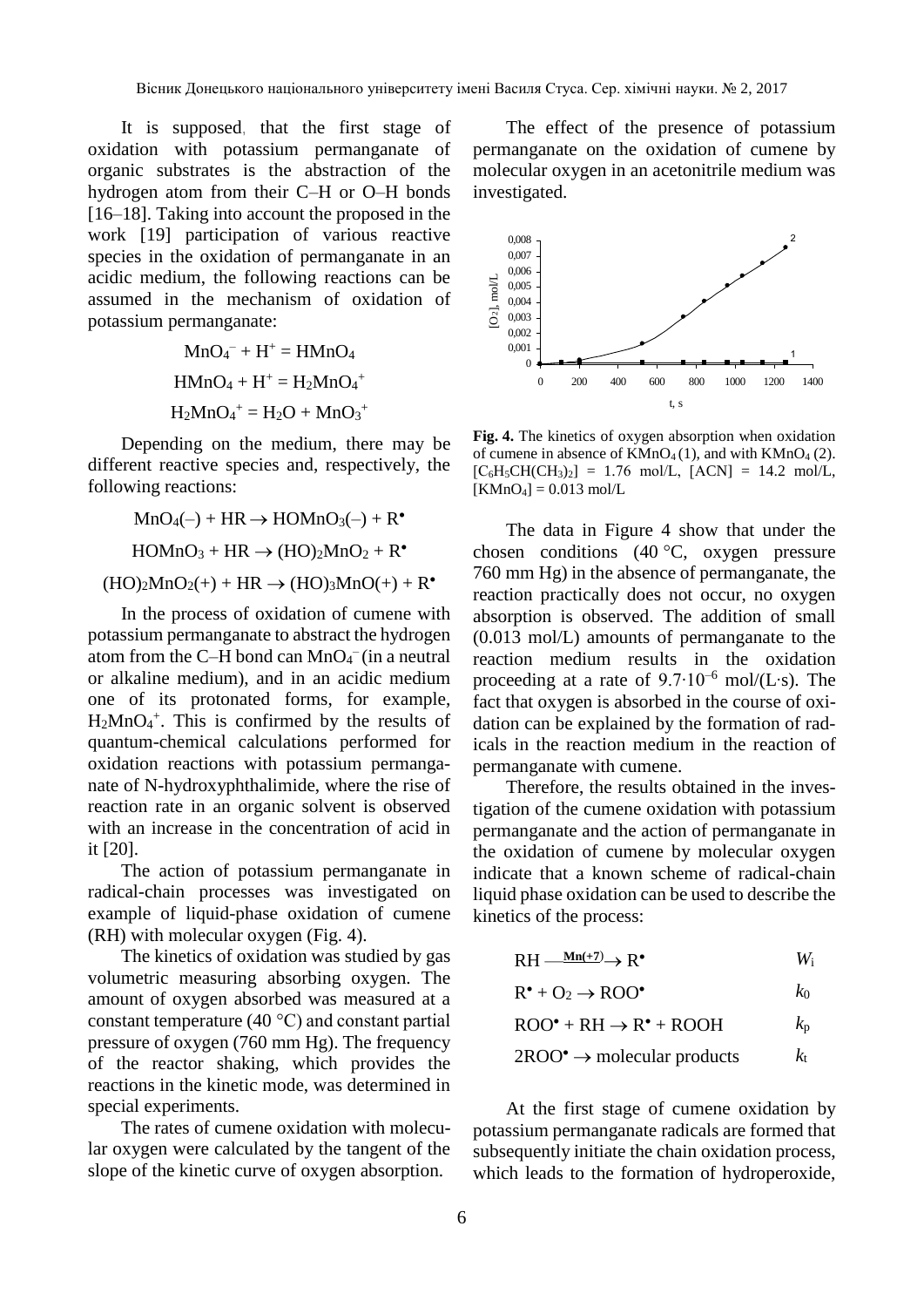and  $Mn^{7+}$  may be reduced further to  $Mn^{3+}$  or  $Mn^{2+}$ , as evidenced by the complete discoloration of the solution. The ions of  $Mn^{3+}$  and  $Mn^{2+}$  are effective catalysts for the radical decomposition of hydroperoxide formed by the Haber–Weiss mechanism.

### **Conclusions**

The oxidation of cumene with potassium permanganate in acetonitrile has been studied. It is shown that the addition of small amounts of potassium permanganate to the reaction solution (0.01 M) initiates the oxidation of cumene with molecular oxygen. A reaction mechanism was proposed: the H-atom is abstracted from the C–H bond of cumene by the active  $Mn^{7+}$ containing species at the first stage and C-centered  $Ph(CH_3)_2C^{\bullet}$  radicals are formed. They react with  $O_2$ , and then  $ROO<sup>•</sup>$  participate in the reactions of the chain liquid phase oxidation. Summarizing, one can expect high efficiency of using systems based on permanganate to catalyze the liquid phase oxidation of organic substrates with molecular oxygen due to the combination of the initiating role of  $Mn^{7+}$  containing species with subsequent catalyzing action of the formed  $Mn^{3+}$  or  $Mn^{2+}$  ions.

#### **References**

1. Lu, W.; Zhou, L. *Oxidation of CH Bonds*: John Wiley & Sons. Ins., 2017 DOI: 10.1002/9781119092490.ch1.

2. Stahl, S.; Paul, L. Alsters (Ed) *Liquid Phase Aerobic Oxidation Catalysis: Industrial Applications and Academic Perspectives*: John Wiley & Sons., 2016.

3. Recupero, F.; Punta, С. Free radical functionalization of organic compounds catalyzed by N-hydroxyphthalimide. *Chemical Reviews*, **2007**, *107*(9), 3799–3842 DOI: 10.1021/cr040170k.

4. Liang, Y.-F.; Jiao, N. Oxygenation via C−H/C−C Bond Activation with Molecular Oxygen. *Acc. Chem. Res.*, **2017**, *50*(7), 1640−1653 DOI: 10.1021/acs.accounts.7b00108.

5. Opeida, I. O. Innovative organocatalysis – perspective trend in reactions of liquid phase oxidation reactions with molecular oxigen. Nauka innov., **2015,**  *11*(6), 68–74 DOI: 10.15407/scin 11.06.086. (in Ukrainian).

6. Dash, S.; Patel, S.; Mishra, B. K. Oxidation by permanganate: synthetic and mechanistic aspects. *Tetrahedron*, **2009,** *65*(4), 707–739 DOI: org/10.1016/S0040-4020(08)02138-8.

7. Singh, N.; Lee, D. G. Permanganate: A green and versatile industrial oxidant. *Organic process research & development*, **2001,** *5*(6), 599–603 DOI: 10.1021/op010015x.

8. Rudakov, E. S.; Tishchenko, N. A.; Volkova, L. K. Kinetics and selectivity of the oxidation of hydrocarbons by permanganate in water and in  $CF<sub>3</sub>COOH-H<sub>2</sub>O$ solutions. *Kinetics and catalysis*, **1986,** *27*(5), 949–957.

9. Volkova, L. K.; Geletii, Y. V.; Lyubimova, G. V.; Rudakov, E. S.; Tret'yakov, V. P., Shilov, A. E. Oxidation rate of saturated hydrocarbons by permanganate in aqueous solutions. *Bulletin of the Academy of Sciences of the USSR, Division of chemical science*, **1982,** *31*(7), 1473–1474.

10. Chauhan, M. Permanganate Oxidation mechanisms of Alkylarenes. *IOSR Journal of Applied Chemistry*, **2014,**  *7*(6), 16–27 DOI: 10.9790/5736-07611627.

11. Shaabani, A.; Tavasoli Rad, F.; Lee, D. G. Potassium permanganate oxidation of organic compounds. *Synthetic communications*, **2005,** *35*(4), 571–580.

12. Bukharkina, T. V. ; Grechishkina, O. S.; Digurov, N. G. & Krukovskaya, N. V. Liquid-Phase Ethyl Benzene Oxidation Catalysed by Manganese Salts. *Organic Process Research & Development*, **1999,** *3*(6), 400–403 DOI: 10.1021/op990031i.

13.Bukharkina, T. V.; Grechishkina, O. S.; Digurov, N. G., Krukovskaya, N. V. Kinetic model of ethyl benzene oxidation catalysed by manganese salts. *Organic process research & development*, **2003,** *7*(2), 148–154 DOI: 10.1021/op9900986.

14. Bukharkina, T. V.; Digurov, N. G. Kinetics of aerobic liquid-phase oxidation of organic compounds. *Organic process research & development*, **2004**, 8(3), 320–329 DOI: 10.1021/op030012f.

15.Khusnutdinov,R.I.; Bayguzina,A.R.; Dzhemilev,U.M. Manganese compounds in the catalysis of organic reactions. *Russian Journal of Organic Chemistry*, **2012**, *48*(3), 309-348. (in Russian).

16. Gardner, K. A.; Mayer, J. M. Understanding C-H Bond Oxidations: H and H- Transfer in the Oxidation of Toluene by Permanganate. *Science*, **1995**, *269*, 1849–1851.

17. Gardner, K. A.; Kuehnert, L. L.; Mayer, J. M. Hydrogen Atom Abstraction by Permanganate: Oxidations of Arylalkanes in Organic Solvents. *Inorg. Chem.*, **1997**, *36*(10), 2069–2078 DOI: 10.1021/ic961297y.

18. Brinksma, J. Manganese catalysts in homogeneous oxidation reactions. *University Library Groningen* [Host], **2002**.

19. Rudakov, E. S.; Lobachev, V. L. The first step of oxidation of alkylbenzenes by permanganates in acidic aqueous solutions. *Russian Chemical Bulletin*, **2000**, *49*(5), 761–777 DOI: 10.1007/BF02494695. (in Russian).

20. Opeyda L. I., Popov A. F. Features of initial stages of oxidation of n-hydroxyphthalimide by potassium permanganate. *Dopovidi NASU*, **2016**, 4, 88–91 DOI: 10.15407/dopovidi2016.04.086. (in Ukrainian).

*Рукопис надійшов до редакції 15.10.2017*